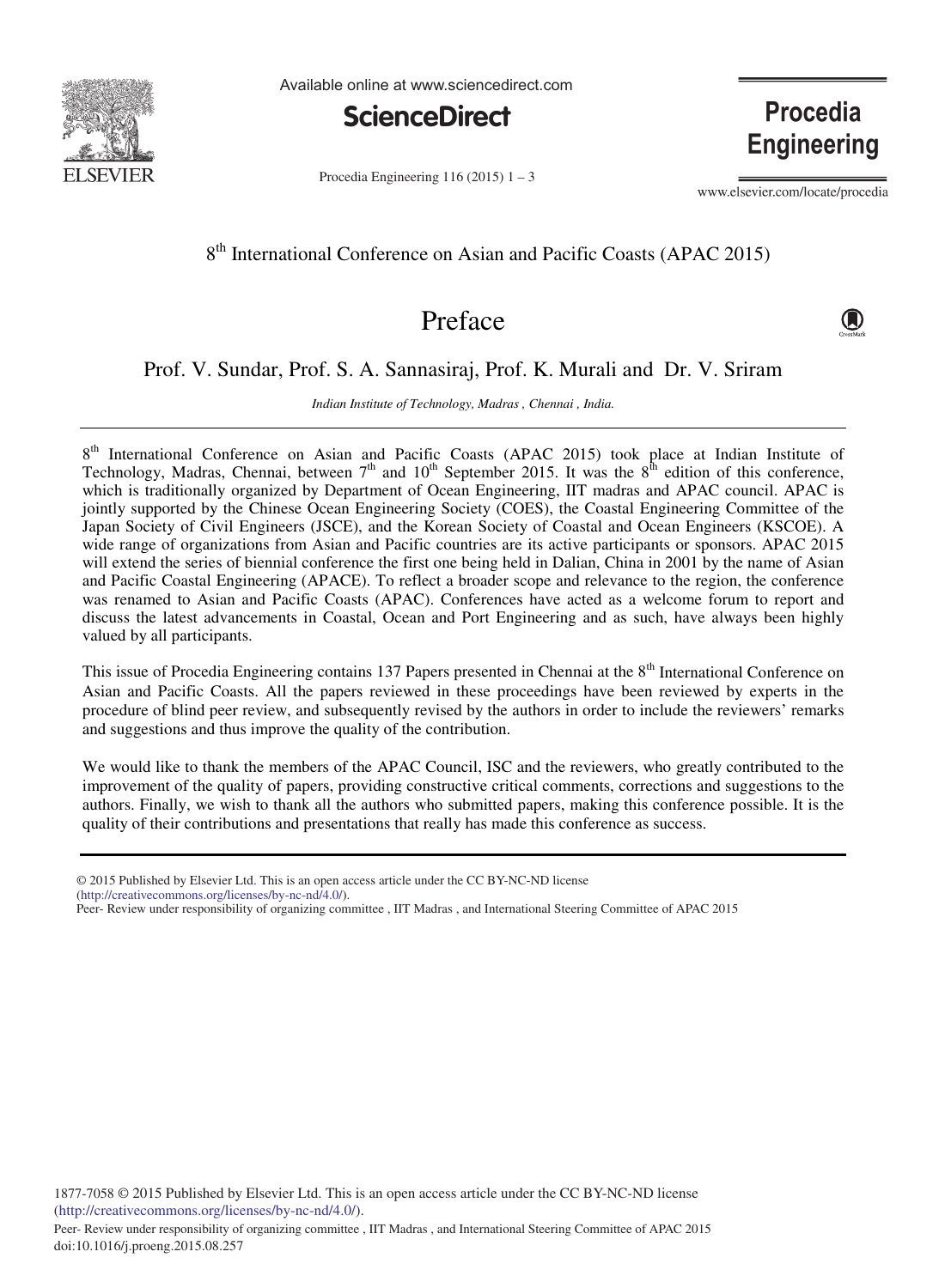| <b>APAC Council</b>                     |                                                          |  |
|-----------------------------------------|----------------------------------------------------------|--|
| <b>Name</b>                             | <b>University</b>                                        |  |
| Mizuguchi Masaru                        | Chuo University, Japan.                                  |  |
| Choi, Byung Ho                          | Sungkyunkwan University, Korea.                          |  |
| Kioka Wataru                            | Nagoya Institute of Technology, Japan.                   |  |
| Pyun, Chong Kun                         | Myongji University, Korea.                               |  |
| QIU, Dahong                             | Dalian University of Technology, China.                  |  |
| XIE, Shileng                            | First Design Institute of Navigation Engineering, China. |  |
| ZUO, Qihua                              | Nanjing Hydraulic Research Institute, China.             |  |
| <b>International Steering Committee</b> |                                                          |  |
| <b>Name</b>                             | <b>University</b>                                        |  |
| CHENG, Liang                            | The Univ.of Western Australia, Australia.                |  |
| DONG, Guohai                            | Dalian University of Technology, China.                  |  |
| DOU, Xiping                             | Nanjing Hydraulic Research Institute, China.             |  |
| HUANG, Zhenhua                          | University of Hawaii at Manoa, USA.                      |  |
| LEE, Joseph Hun-Wei                     | The Univ. of Hong Kong, Hong Kong.                       |  |
| LIN, Ming-Chung                         | National Taiwan Univ. Taiwan, China.                     |  |
| LIU, Philip L.F                         | Cornell University, USA.                                 |  |
| NADAOKA, Kazuo                          | Tokyo Institute of Technology, Japan.                    |  |
| OU, Shan-Hwei                           | Nat. Cheng Kung Univ. Taiwan, China.                     |  |
| SATO, Shinji                            | University of Tokyo, Japan.                              |  |
| SHIBAYAMA, Tomoya                       | Waseda University, Japan.                                |  |
| SUH, Kyung-Duck                         | Seoul National University, Korea.                        |  |
| SUNDAR, Vallam                          | IIT Madras, India.                                       |  |
| SURIAMIHARDJA, Dadang                   | Hasanuddin University, Indonesia.                        |  |
| YAMASHITA, Takao                        | Hiroshima University, Japan.                             |  |
| YU, Xiping                              | Tsinghua University, China.                              |  |
| YUM, Ki Dai                             | Korea Inst. of Ocean Science & Technology, Korea.        |  |